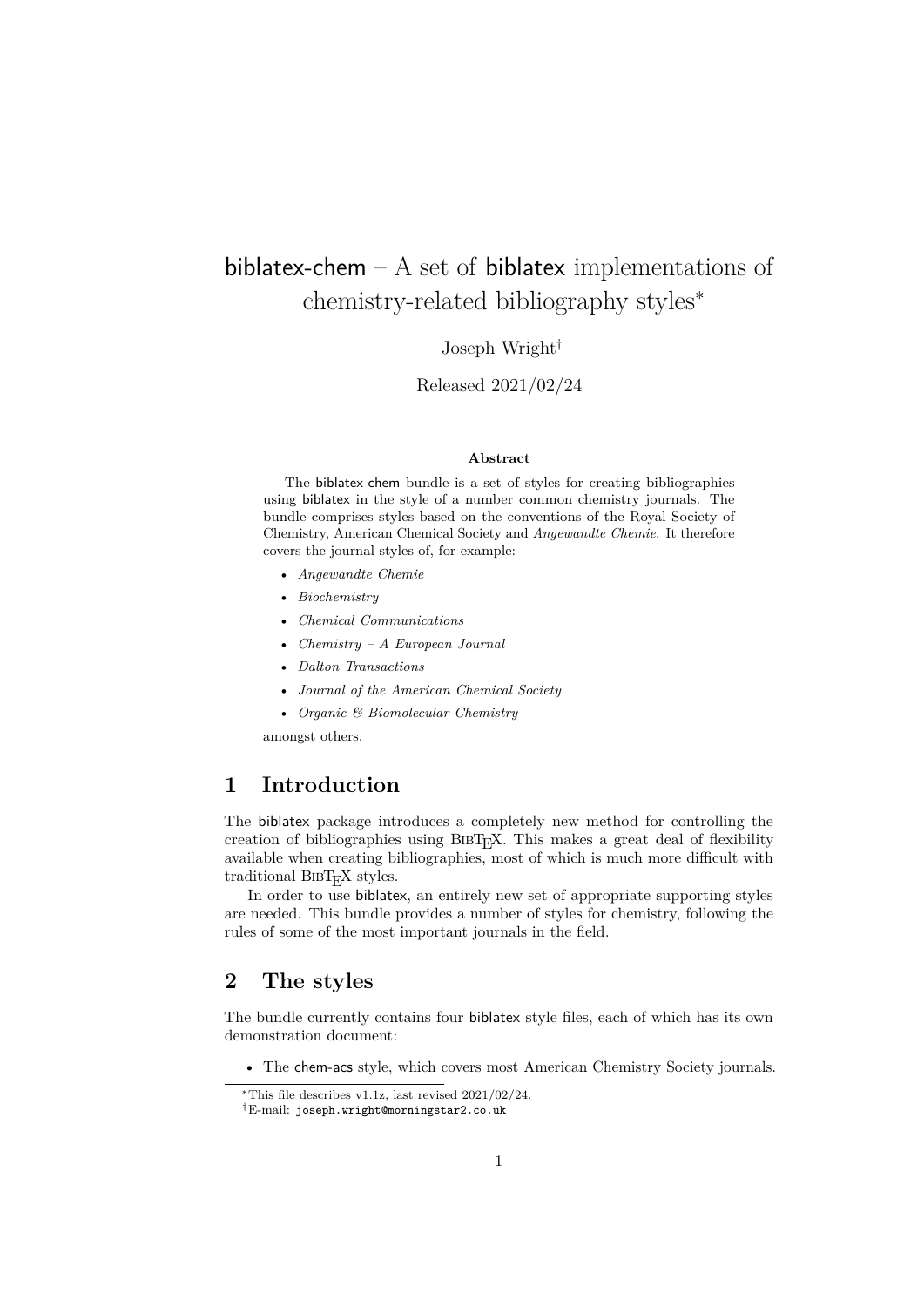- The [chem-angew](#page-0-0) style, which covers *Angewandte Chemie Chemistry A European Journal*.
- The [chem-biochem](#page-0-0) style, which covers *Biochemistry* and a small number of other American Chemistry Society journals.
- The [chem-rsc](#page-0-0) style, which covers all Royal Society of Chemistry journals.

The four styles can be used to follow the current layout rules of all of the journals currently published by the American Chemical Society and the Royal Society of Chemistry, plus the journals published by Wiley which use the *Angewandte Chemie* format.

The styles use the standard biblatex database requirements. This means that a database designed for traditional biblatex use may need some editing for optimal output. The accompanying example database biblatex-chem.bib shows examples of all of the supported entry types with common fields filled in.

#### **3 Style options**

All of the styles here add a small number of package options to the standard set provided by biblatex. This allows the styles to cover the variations seen between different journals without needing a very large number of files: the American Chemical Society in particular varies the exact details between journals.

eprint isbn

url

doi The standard style options doi, eprint isbn and eprint, as described in the biblatex manual. However, these options are turned off as standard by the styles in the biblatex-chem bundle. This reflects the fact that these entries may be present in reference databases but are not generally included in published bibliographies. Note that poi values are printed for journal articles with no pages given, even if the doi option is false

subentry In common with the standard biblatex numeric styles, all of the styles in the bundle support the boolean subentry option. With this set true, entries of type set are given individual labels within the bibliography.

articletitle The use of article titles varies between individual journals. The boolean option articletitle is available is control this behaviour. The standard settings for the chem-acs, chem-angew and chem-rsc styles have this option turned off, while the chem-biochem sets this option true.

biblabel The format of the numbers used in the bibliography (the "bibliography label") varies from journal to journal even if the same general style is used. The biblabel option allows the user to easily set the format used. This option takes a value from the list: parens, brackets, plain and dot.

chaptertitle The option boolean chaptertitle option is provided to allow flexibility for the inclusion of chapter titles for inbook and incollection entries. The standard setting is false for all styles in the bundle.

pageranges The use of full page ranges varies between journals and indeed between different papers in individual journals. The pageranges boolean option is available to turn on and off printing of full page ranges, thus allowing printing of only the first page even when the database contains the full page range. This option is set true as standard.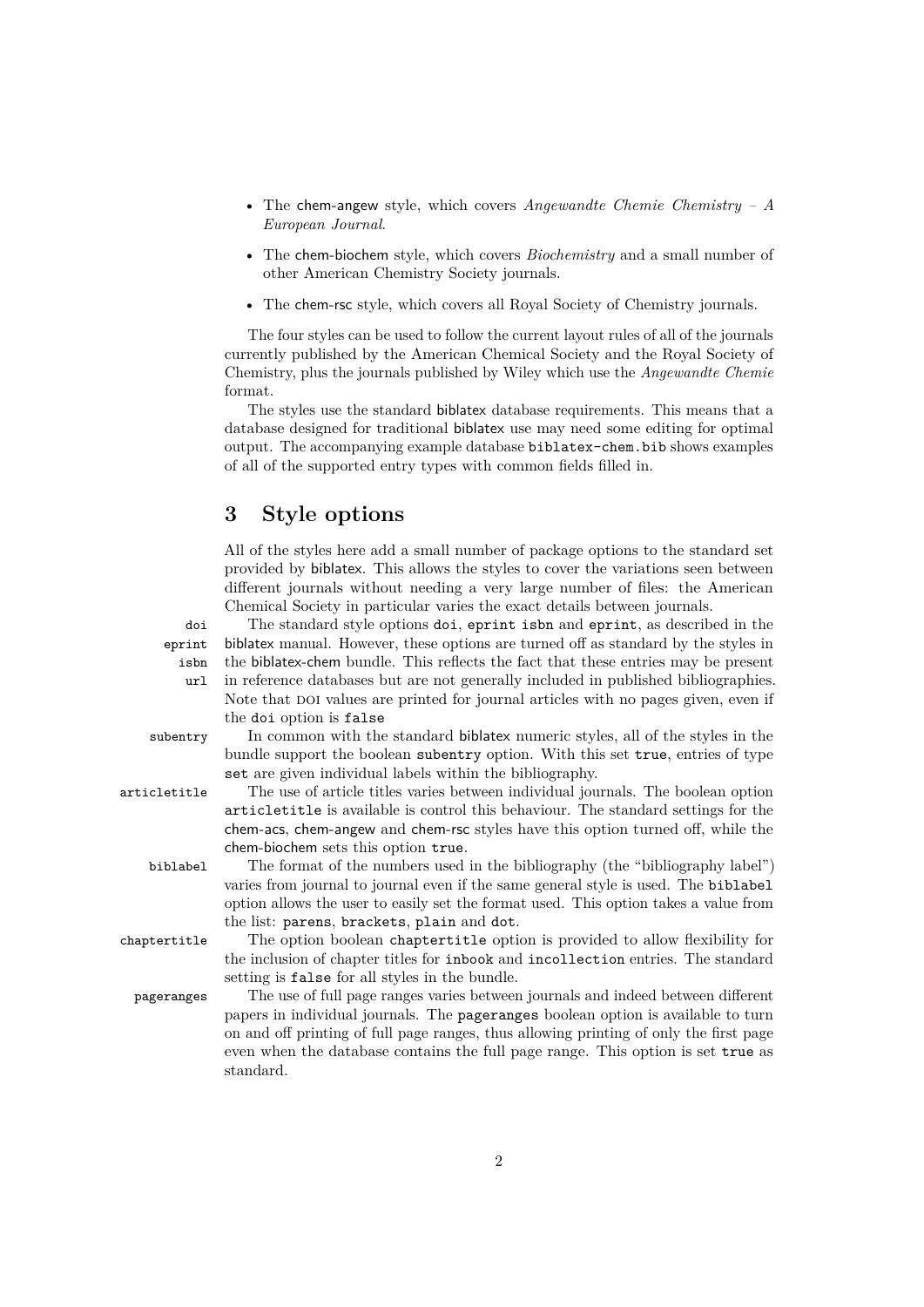# **4 Related entries**

References to related literature can be handled automatically by the Biber back-end. This is particularly useful for references to *Angewandte Chemie*, which should be given both to the German and English editions of the journal. The example database shows this in action, with a paper in the German version linked to one in the English edition (see the entry Dehnicke1981).

#### **5 New styles**

The current set of styles here is intended to form a strong base for chemists. However, there will be the need for other styles to be created. The package author welcomes suggestions for other styles for inclusion. It would also be good to keep all chemistry-related biblatex styles in one bundle. Others working on chemistry styles for biblatex are welcome to send them to the bundle maintainer so they can be incorporated here.

# **6 Errors and omissions**

Suggestions for improvement and bug reports can be logged in the package issue database, found at [https://bitbucket.org/josephwright/biblatex-chem/](https://bitbucket.org/josephwright/biblatex-chem/issues) [issues](https://bitbucket.org/josephwright/biblatex-chem/issues), or can be sent by e-mail to [joseph.wright@morningstar2.co.uk](mailto:joseph.wright@morningstar2.co.uk).

# **Change History**

| v1.0                                              | v1.1a                                         |
|---------------------------------------------------|-----------------------------------------------|
| General: First stable release  3                  | General: Reintroduce                          |
| v1.0a                                             | chaptertitle option for                       |
| General: Format " <i>et al.</i> " in italics      | chem-angew and chem-rsc styles<br>3           |
| when using chem-rsc style $\ldots$ 3              | Turn off standard eprint and                  |
| v1.0 <sub>b</sub>                                 | is bn options by default $\ldots$ .           |
| General: Require biblatex $v1.1$ 3                | Turn off standard url option by               |
| Use new maxbibnames option                        | default $\ldots \ldots \ldots \ldots \ldots$  |
| such that bibliographies print                    | v1.1b                                         |
| all authors but citations use                     | General: Further documentation                |
| truncated lists when necessary . 3                | improvements $\ldots \ldots \ldots \ldots 3$  |
| v1.0c                                             | Re-introduce the biblabel                     |
| General: Add version history for                  | option $\ldots \ldots \ldots \ldots \ldots 3$ |
| stable releases $\dots \dots \dots \dots 3$ v1.1c |                                               |
| v1.0d                                             | General: Correct bug in entries               |
| General: Corrections for formatting               | with no date in chem-acs and                  |
| of optionally-included article                    | chem-acs styles $\dots\dots\dots\dots$ 3      |
| and chapter titles $\dots \dots \dots 3$ v1.1d    |                                               |
| Include additional punctuation                    | General: Fix a few log warnings: no           |
| tracker corrections for                           | change to output $\dots \dots \dots 3$        |
| non-English bibliographies $\ldots$ 3             | v1.1e                                         |
| v1.1                                              | General: Print edition only once for          |
| General: Styles revised to work                   | manual entries in chem-angew                  |
| with biblatex $v1.6$ 3                            | and chem-rsc styles $\dots \dots \dots$ 3     |
|                                                   |                                               |